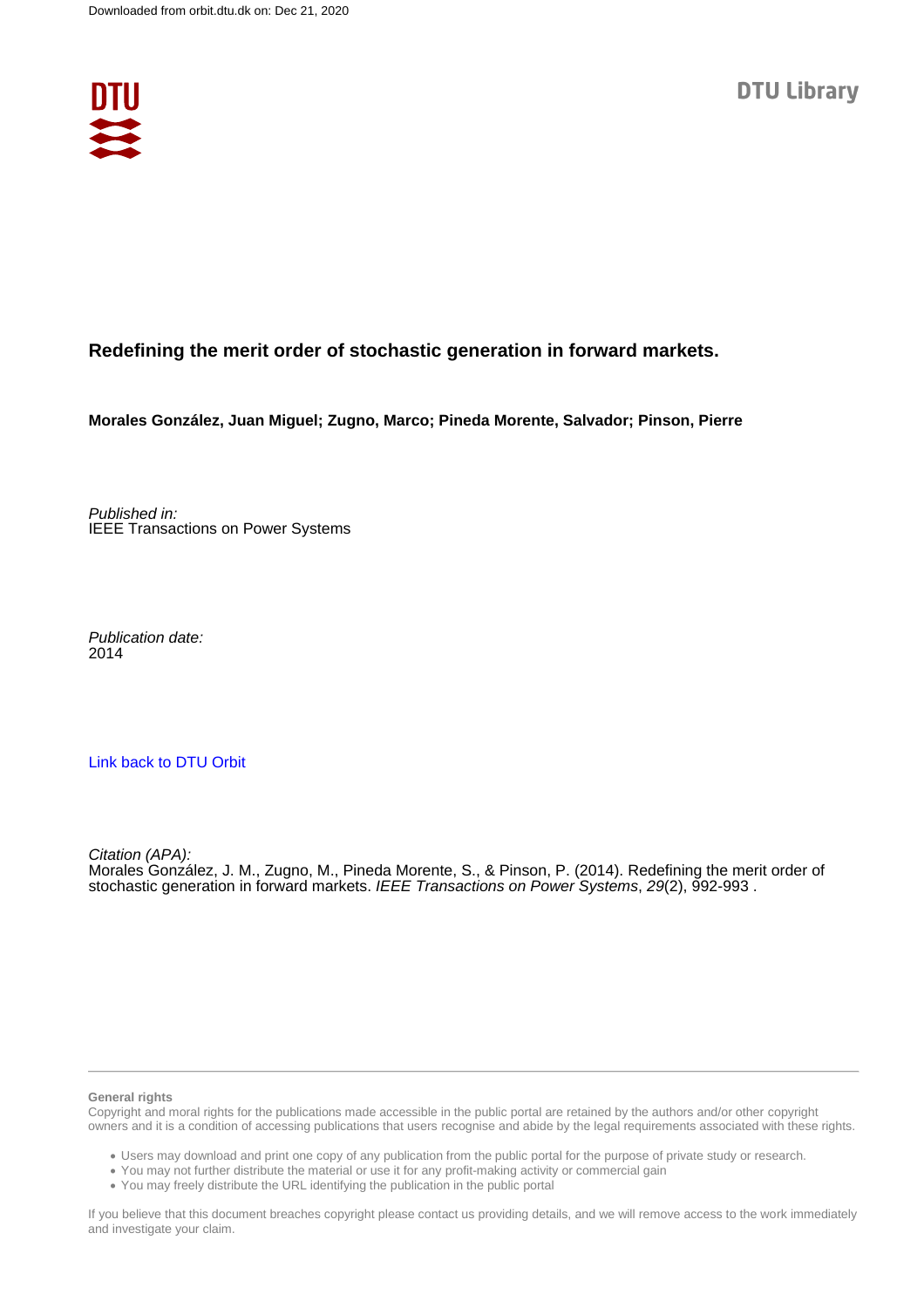# Redefining the Merit Order of Stochastic Generation in Forward Markets

Juan M. Morales, *Member, IEEE*, Marco Zugno, *Student Member, IEEE*, Salvador Pineda, *Member, IEEE*, and Pierre Pinson, *Senior Member, IEEE*

*Abstract***—This letter proposes a new merit order for the dispatch of stochastic production in forward markets (e.g., dayahead markets). The proposed merit order considers not only the marginal cost of the stochastic generating unit, which is often very low or zero, but also the projected cost of balancing its energy deviations during the real-time operation of the power system. We show, through an illustrative example, that the proposed merit order leads to increased market efficiency as the penetration of stochastic generation in the electricity market grows.**

*Index Terms***—Merit order, renewable energy, stochastic generation, stochastic programming, bilevel programming.**

## I. INTRODUCTION

The contribution of renewables to the electricity supply, in particular of wind and solar energy, is remarkably increasing worldwide [1]. While being environmentally friendly, these renewable generation technologies are weather dependent and therefore, inherently stochastic, i.e., their power production cannot be predicted with 100% accuracy. Today's electricity markets were not designed to work with a partly unpredictable production offer and consequently, current market practices are now to be revisited so that the renewable-based power systems of the future can be operated efficiently.

In this letter we place our focus on the merit order for generation dispatch. In particular, we show that, in a forward market with an increasing capacity from stochastic generating units, a merit order solely based on marginal costs does not guarantee increased market efficiency, but potentially the opposite. To regain market efficiency, the merit order for stochastic generation must also account for the *cost of its uncertainty*, defined as the expected cost of balancing its energy deviations during the real-time operation of the power system. In the next section we formulate a dispatch model that integrates this novel merit-order principle.

#### II. MERIT ORDER FOR STOCHASTIC PRODUCERS

Consider an electricity market for short-term energy transactions that consists of a forward (typically day-ahead) market and a balancing market. The latter serves as an ex-post mechanism that clears the energy deviations with respect to the forward schedule.

We define the following model for energy dispatch in the forward market.

Minimize  

$$
_{g,w,\delta^0,w^{\max};r_s,\delta_s,\forall s}
$$
  $\mathcal{C}^{\mathcal{D}}(g,w) + \mathbb{E}_S\left[\mathcal{C}^{\mathcal{B}}(r_s)\right]$  (1a)

$$
\text{s.t.} \quad f^{\text{B}}\left(r_s, \delta_s, \delta^0\right) + W_s - w = 0 \; , \; \forall s \in S \; , \tag{1b}
$$

$$
h^{\mathcal{B}}\left(r_{s}, \delta_{s}, g; W_{s}\right) \leq 0 \ , \ \forall s \in S \ , \tag{1c}
$$

$$
0 \le w^{\max} \le \overline{w} \tag{1d}
$$

$$
(g, w, \delta^{0}) \in \arg \left\{ \underset{g', w', \delta^{0'}}{\text{Minimize}} \quad \mathcal{C}^{\text{D}}\left(g', w'\right) \right\}
$$
 (1e)

$$
\text{s.t.} \quad f^{\text{D}}\left(g', w', \delta^{0'}\right) - d = 0 \tag{1f}
$$

$$
h^{\mathcal{D}}\left(g',\delta^{0'}\right) \leq 0\;, \tag{1g}
$$

$$
w' \le w^{\max} \t{}
$$
 (1h)

Problem (1) is a stochastic bilevel program [2]. The lowerlevel problem (1e)–(1h) delivers the dispatch vectors q and  $w$ of conventional and stochastic producers, respectively, and the vector of voltage angles  $\delta^0$  that minimize production costs in the forward market,  $C^{D}(\cdot)$ . Constraints (1f) enforces the nodal equilibria between offer and demand  $d$ , while constraints  $(1g)$ include generation and transmission capacity bounds. The dispatch of the stochastic generating units is limited through constraint (1h), where  $w^{\text{max}}$  is actually a decision variable controlled by the upper-level problem (1a)–(1d).

The upper-level problem (1a)–(1d) anticipates the balancing operation of the power system in a stochastic programming fashion. It provides the re-dispatch vector of flexible units  $r<sub>s</sub>$ and the vector of system-state variables  $\delta_s$  for each considered scenario for stochastic production  $W_s$ ,  $s \in S$ . Constraints (1b) ensure that flexible units are re-dispatched to accommodate the energy deviation of the stochastic generation from its forward schedule and constraints (1c) guarantee that transmission and generation capacity limits are still satisfied after re-dispatching. The upper-level objective function (1a), to be minimized, consists in the summation of the forward dispatch cost,  $C^{D}(\cdot)$ , and the expected cost of balancing,  $\mathbb{E}_{S} [C^{\overline{B}}(\cdot)].$ This way, by means of variable  $w^{\max}$ , the dispatch w of stochastic generation is not only based on its marginal cost, if different from zero, but also on the cost of its uncertainty. Logically, variable  $w^{\text{max}}$  must be non-negative and lower than or equal to the stochastic production capacity  $\overline{w}$ , as expressed in (1d).

The stochastic bilevel program (1) can be solved using the same solution strategies as for price-based market-clearing problems [3].

The authors thank the Danish Council for Strategic Research for support through ENSYMORA project, no. 10-093904/DSF (J. M. Morales, M. Zugno, and S. Pineda), and "5s - Future Electricity Markets" project, no. 12- 132636/DSF (P. Pinson). J. M. Morales is also sponsored by DONG Energy.

J. M. Morales, M. Zugno, and P. Pinson are with the Technical University of Denmark, Kgs. Lyngby, Denmark (e-mails: {jmmgo, mazu, ppin}@dtu.dk). S. Pineda is with the University of Copenhagen, Denmark (s.pineda@math.ku.dk).